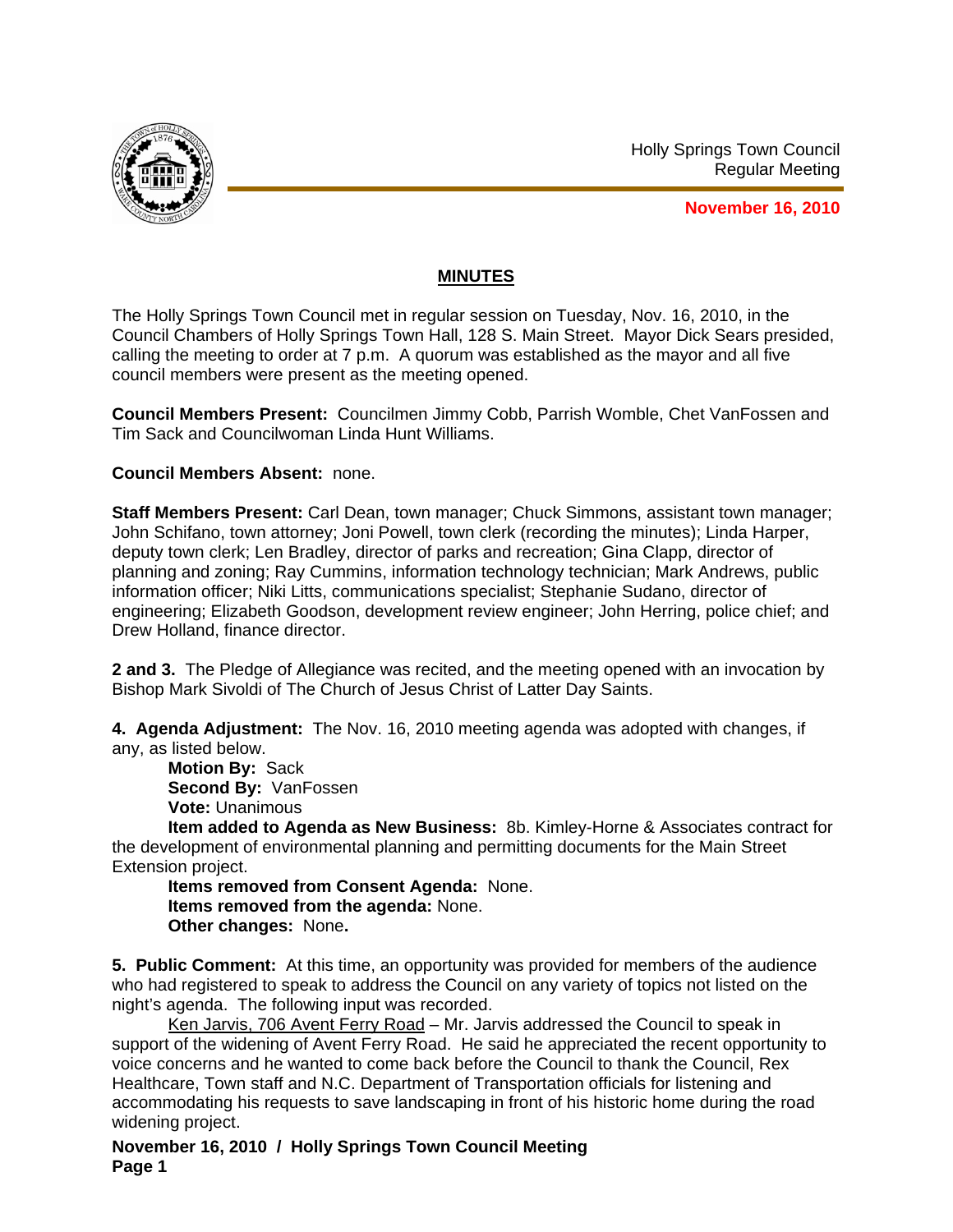**6a. Citizen of the Year Award –** Mayor Sears said for more than a decade, the Holly Springs Chamber of Commerce has conducted an annual program of accepting nominations from the community and naming at Hollyfest a Citizen(s) of the Year. This year, the Chamber of Commerce abandoned the program.

 Mayor Sears said that the former Citizens of the Year responded by getting together recently to discuss ways in which the program might continue.

 Reigning Citizen of the Year Cynthia Ellison addressed the Council to tell members her story. She said she experienced a lot of joy in the honor, and she wants someone else to have that honor.

She said the group asks that the Council consider taking the award under the Town of Holly Springs umbrella, providing the minimal cost of the award plaque(s.) Funding would be available in the Department of Public Affairs and Communications budget.

 The group suggests that it formally organize to serve as the Citizen of the Year Committee with some logistical and funding support of the town's Department of Public Affairs and Communications.

 He said the consensus is that the Department of Public Affairs solicit nominations from the community, collect them and then forward them to a review committee made up of only former Citizens of the Year recipients. The committee then would award the honor to a person or persons to be announced at Hollyfest. The recipient(s) would receive a plaque or similar token furnished by the Town.

 Mayor Sears said that the Department of Public Affairs & Communications could provide logistical support for this program without difficulty and would have funding available to purchase the award and to cover advertising/marketing costs of gathering nominations if the Council is inclined to pursue these suggestions.

 Mayor Sears said the committee of former Citizens of the Year wished to make the 2010 award during Main Street Christmas.

 Councilman Womble read a statement that he did not believe an elected official should be named Citizen of the Year.

**Action:** The Council approved a motion to agree to provide logistical and minimal funding support for an ongoing Citizen of the Year recognition program to be administered by a new Citizen of the Year committee of past recipients.

**Motion By:** Sack

**Second By:** Williams

**Vote:** The motion carried following a 4-1 vote. Councilman Womble voted against the motion.

**6b. Community Agency Grant Application Review Policy Process** – Hank Dickson, 504 Sandy Point Way, addressed the Council requesting that it consider changes to its policy on the evaluation of community agency grant applications. He thanked the Council for its support of Holly Springs High School applications for the Golden Hawks Club and for Hawks TV.

 While he did not expect action on the policy text, he said he had some suggestions for the Council to consider when it meets in retreat this winter.

 In agenda packets, the town clerk explained that the grant program was established six years ago to field individual funding requests in the town budget from local groups and to provide a means by which there could be some level of oversight that the funds were appropriately allocated and spent. The program has been met with varying degrees of success, and some Council and management staff members have expressed the possibility of eliminating the program to cut down on non-essential expenses in the town budget.

 Mr. Dickson said if the Council is amenable to continuing the program, he would hope the Council would consider his suggestions for changes to Policy P-025.1.

In summary, he would like a number of citizens to serve on the review committee, and

**November 16, 2010 / Holly Springs Town Council Meeting Page 2**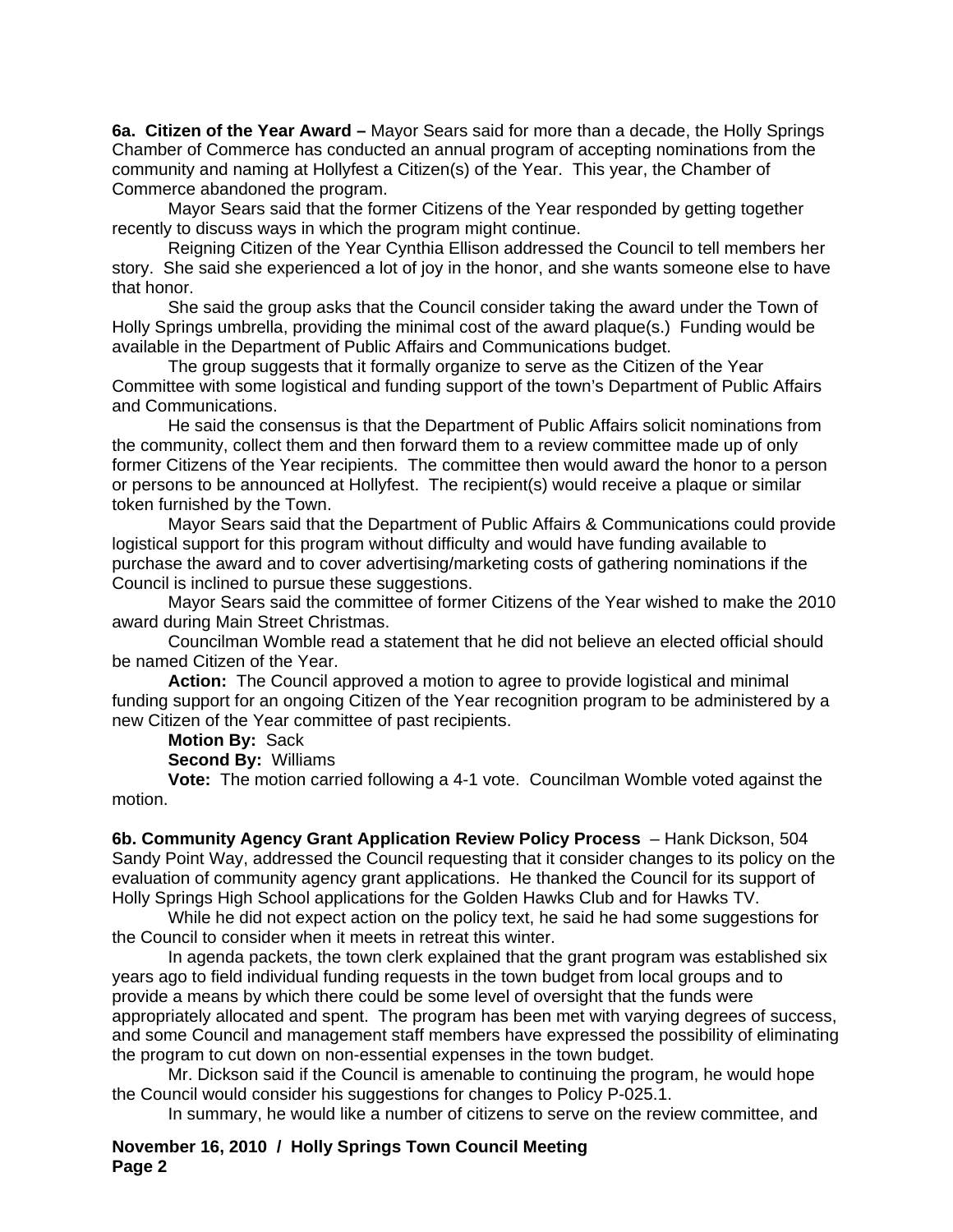he would like clarifying text as to whom would be eligible to apply and as to how applications are considered.

In packets, Mr. Dean explained that there also is a need for professional municipal government insight into the appropriate use of public funds. Mr. Dickson said he agreed.

**Direction**: The Council consensus was that Mr. Dickson's suggestions would be taken into consideration at the Council's annual retreat.

**7. Consent Agenda:** The Council approved a motion to approve all items on the Consent Agenda. The motion carried following a motion by Councilman Sack, a second by Councilman Cobb and a unanimous vote. The following actions were affected:

7a. Minutes – The Council approved minutes of the Council's regular and special meetings held in October 2010.

7b. Budget Amendment Report -- The Council received a monthly report of amendments to the FY 2010-11 budget approved by the town manager. *A* c*opy of the budget amendments report is incorporated into these minutes as an addendum page.*

7c. Town's Employee Holiday Luncheon – The Council approved closing Town Hall and Town facilities from 11:30 a.m. to 1 p.m. Thursday, Dec. 16 for the Town's employee holiday luncheon.

7d. Resolution 10-33 - The Council adopted Resolution 10-33 declaring certain personal property to be surplus to the needs of the Town and authorizing the disposal of said property. *A*  c*opy of Resolution 10-33 is incorporated into these minutes as an addendum page.*

7e. Budget Amendment, \$40,000 - The Council adopted an amendment to the FY 2010-11 budget in the amount of \$40,000 to allocate funds for developing the Town's Bicycle Transportation Plan as previously approved. *A* c*opy of the budget amendment is incorporated into these minutes as an addendum page.*

7f. Grigsby Avenue Sidewalk Project – The Council received a report of the Grigsby Avenue sidewalk project public information meeting held Oct. 26.

**8a. Main Street Extension Project** – Ms. Sudano requested consideration of a municipal agreement from NCDOT for an STPDA grant in the amount of \$640,000 (80%) of cost that would be matched with a 20% contribution from the Town for development of environmental planning and permitting documents (NEPA documents) for the Town's Main Street Extension Project.

 She reviewed the map that shows a possible alignment of this project near the southern end of G.B. Alford Highway. The project would be designed to help handle the large volume of traffic that currently and in the future will traverse this area, including quite a bit of regional traffic.

**Action:** The Council approved a motion to enter a municipal agreement with the North Carolina Department of Transportation to receive grant funding in the amount of \$640,000 for the development of environmental planning and permitting documents in the Main Street Extension project.

**Motion By:** Womble **Second By:** Cobb **Vote:** Unanimous

**8b. Main Street Extension Project** – Ms. Sudano requested consideration of a professional services agreement with Kimley-Horne & Associates for the Main Street Extension project. The work will be covered by funds received via NCDOT from the previously-approved municipal agreement (80% of cost) plus Town street reserves (20% of cost). She said the work will consist of the development of environmental planning and permitting documents (NEPA documents) for this project (formerly known as the Stephens Grove Extension Project).

**Action:** The Council approved a motion to enter a professional services agreement with

**November 16, 2010 / Holly Springs Town Council Meeting Page 3**